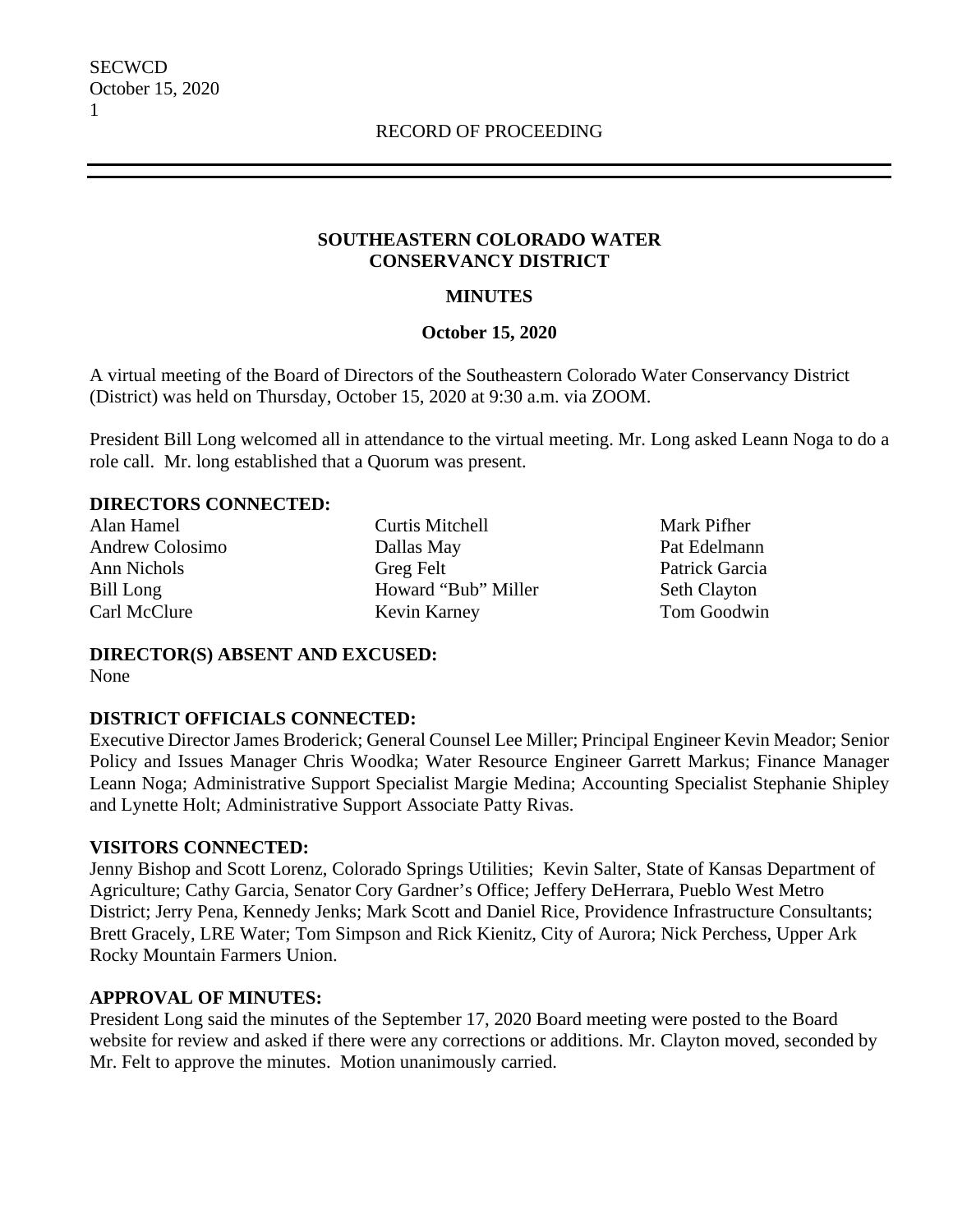## **TREASURER REPORT:**

Treasurer Nichols reported the financial statements for September 2020, were posted to the Board website for review. Ms. Nichols moved, seconded by Mr. Clayton for acceptance of the September 2020 financial statements and payment of the September 2020 bills. Motion unanimously carried.

## **ACTION ITEM:**

## SOUTH ARKANSAS RIVER EXCHANGE DILIGENCE APPLICATION

Mr. Lee Miller presented an action item to recommend that the Board adopt a resolution authorizing Special Water Counsel to file an application for a finding of reasonable diligence to maintain the Districts conditional exchange rights decreed in Case No. 97CW160, and to make a portion of the conditional exchange rights absolute.

The District holds absolute and conditional exchange rights, decreed in Case No. 97CW160, that enable the District to deliver allocated Fryingpan-Arkansas Project water to its constituents with water systems or storage facilities located on the South Arkansas River or its tributaries. The deadline to file a diligence application to continue the conditional portion of those decreed exchange rights is November 30, 2020.

The District's constituents that are eligible to receive deliveries of allocated Project Water through this exchange include Upper Arkansas Water Conservancy District, the City of Salida, and the Town of Poncha Springs; the decree also authorizes the District to make exchanges of Project water to other constituents who may take delivery of allocated Project water along the South Arkansas River. Any constituent receiving Project water through this exchange must use that water within the District's boundaries and in accordance with the District's allocation principles and policies. The 97CW160 decree included both absolute and conditional rights for the District's exchange of Project Water along the South Arkansas River and its tributaries; the District's absolute rights to exchange Project water to North Fork Reservoir and the Poncha Springs Wells are not at issue in diligence applications. The remaining conditional South Arkansas River exchange rights that were decreed in Case No. 97CW160 permit the District to exchange Project water from the confluence of the Arkansas and South Arkansas Rivers upstream for storage in O'Haver Reservoir and Boss Lake, and to any other point along the South Arkansas River upstream of the Poncha Springs Wells or along the North Fork of the South Arkansas River downstream of North Fork Reservoir. The total exchange rate for all exchanges decreed in Case No. 97CW160, both conditional and absolute, is 60 c.f.s. with a maximum total volume of 495 acre-feet per year.

With its diligence application, the District may also apply to convert some of its conditional rights to absolute rights, if it has sufficient evidence to do so. Since the last diligence decree was entered for the conditional portion of the South Arkansas River Exchange in Case No. 14CW3034 on November 19, 2014, the District has exchanged allocated Project Water to O'Haver Reservoir and to Boss Lake. District Staff is working with Wilson Water Group to quantify the exchange rate and the amount of water that has been exchanged and stored in these two reservoirs. The evidence for these exchanges is sufficient to request that this portion of the conditional water rights decreed in Case No. 97CW160 be made absolute.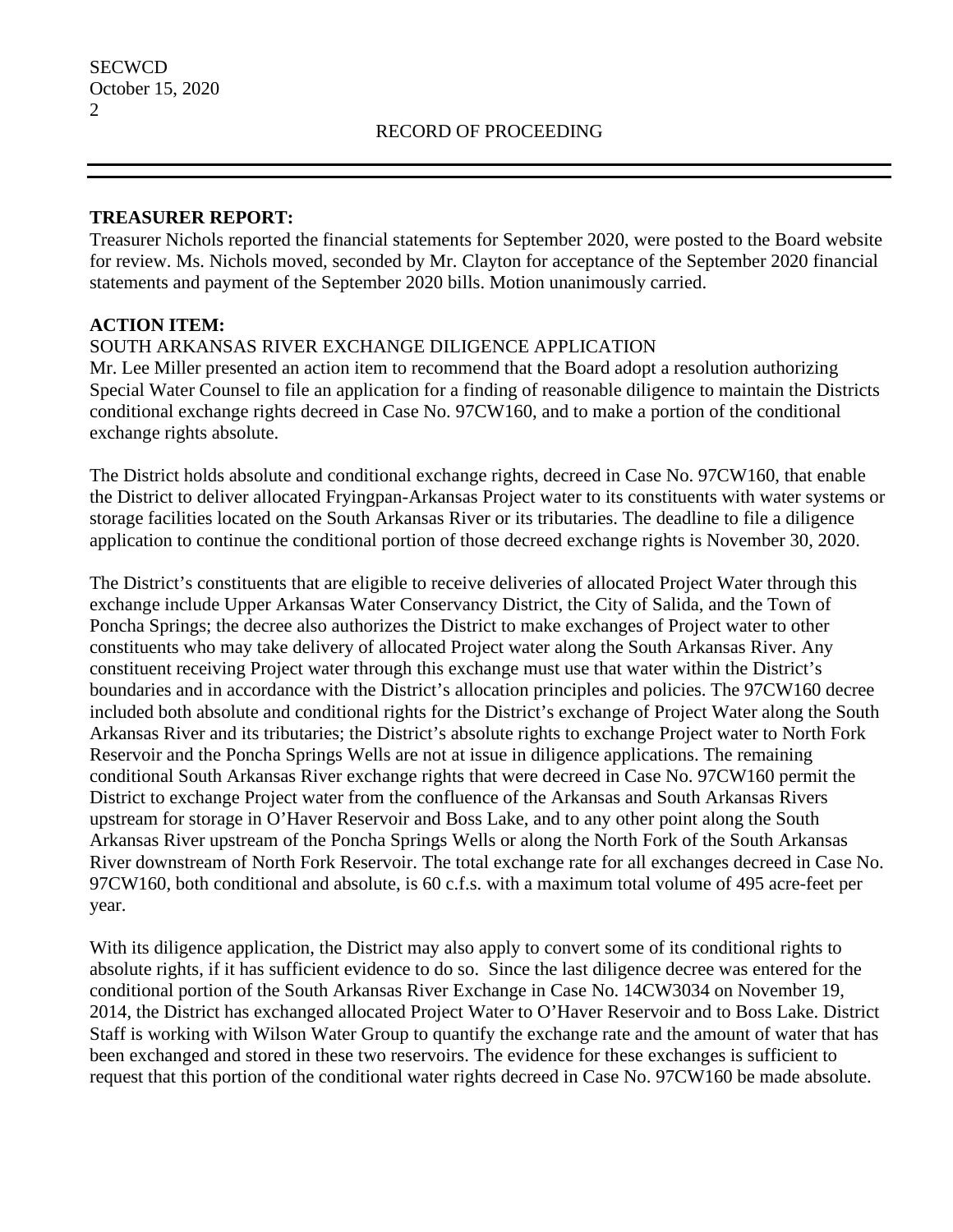Mr. Lee Miller provided a copy of the proposed Resolution No. 2020-03D directing Special Water Counsel to file an application for diligence, along with the current draft application. This draft application is subject to further revision prior to filing, to (1) state the final exchange rate and amount of water to be made absolute and (2) update the amounts of the District's diligence expenditures, as may be necessary. The Resolution explains the need to seek a finding of reasonable diligence to maintain the District's conditional exchange rights decreed in Case No. 97CW160 and the basis for seeking to make a portion of the conditional rights absolute. By adopting the proposed resolution, the Board will show the District's intent to seek a finding of reasonable diligence, to make part of the conditionally decreed exchange rights absolute, and to continue development and use of the remaining conditional rights.

Mr. Edelmann moved, seconded by Mr. Pifher, that the Board adopt Resolution No. 2020-03D, which authorizes Special Water Counsel to file an application for diligence with the Water Court by November 30, 2020. Motion unanimously carried.

# **MONTHLY/QUARTERLY REPORTS:**

## U.S. BUREAU OF RECLAMATION REPORT

Roy Vaughan provided a written report reviewing the following: As of October 6, 2020

- There were 179,473 acre-feet stored in Pueblo Reservoir; 132,292 acre-feet of Project water; 43,358 acre-feet of Excess Capacity water; 2,968 acre-feet of Winter water
- There is currently 113,081 acre-feet of Project space in Pueblo Reservoir and 32,766 acre-feet of space in Turquoise and Twin Lakes Reservoirs
- Charts illustrating storage amounts in Turquoise, Twin Lakes, and Pueblo Reservoir
- Project Reservoirs: Turquoise 88%, Twin Lakes 90%, Pueblo 113% as of October 6, 2020.
- First Use Project + PCO Municipal Water
- Total M&I PW in the system is 129,503 as of September 30, 2020
- Boustead Stored Cumulative Imports for 2020

## DIVISION ENGINEER'S REPORT

Mr. Tyner provided a written report on *Pond Enforcement Efforts*:

#### Division 2 Pond Enforcement Initiative Information Policy as of 2020

Water rights in Colorado are unique when compared to other parts of the United States. The use of water is governed by what is known as the "Prior Appropriation System". This system of water allocation controls who uses how much water, the types of uses allowed, and when those waters can be used.

# What is this Initiative?

To identify and administer ponds in the Arkansas River Basin starting with tributaries having the most impact within each district. We are systematically working in priority drainages beginning at the bottom of each. This may mean you received a notice and your neighbor has not yet received a similar notice.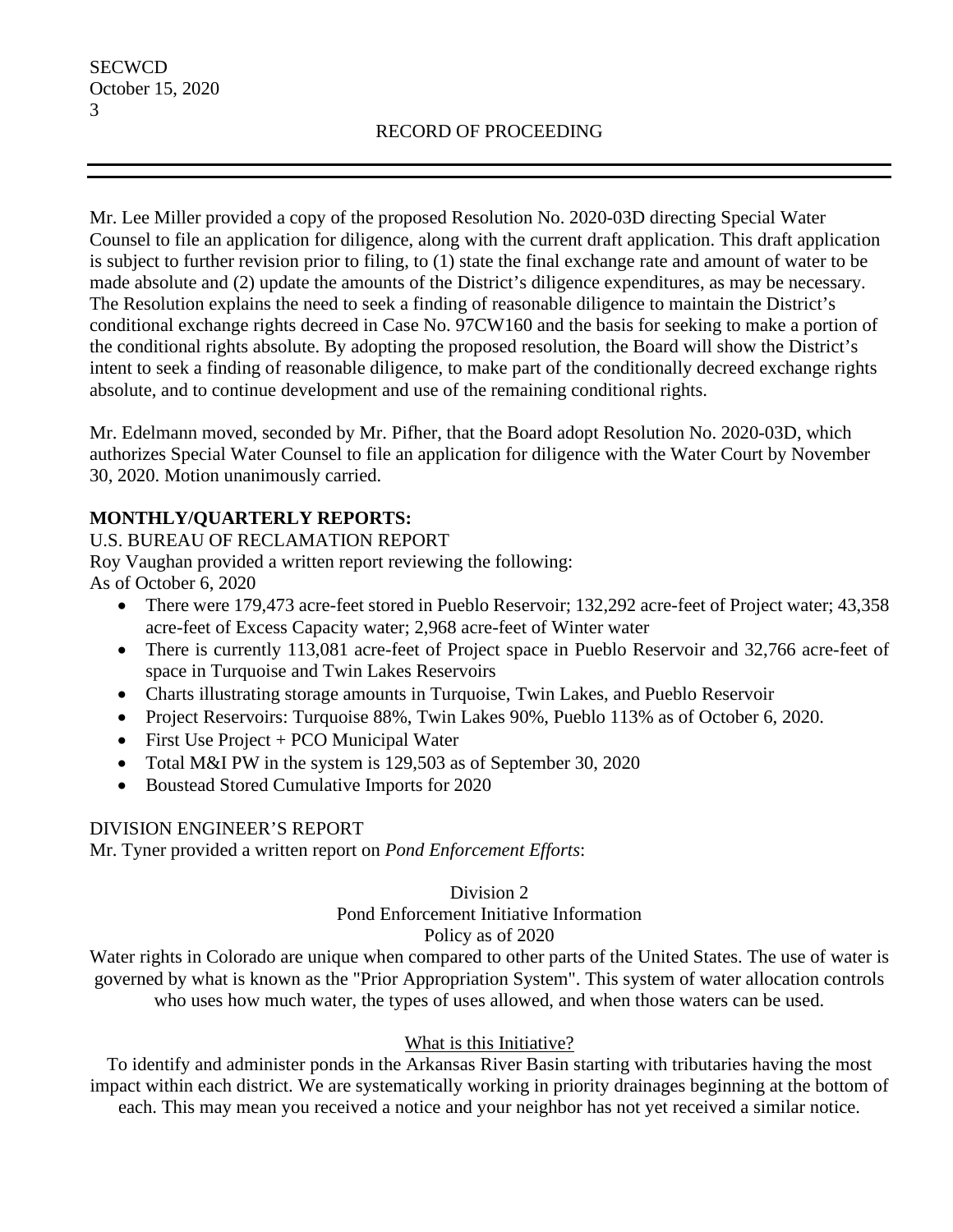## RECORD OF PROCEEDING

## Who we are:

Colorado Division of Water Resources, Division 2, Arkansas River Basin

## Why are we doing this?

- One pond has minimal effect on legally approved water rights, but the effect of all of these ponds together have a detrimental effect on legal water rights.
- For every acre of pond surface area up to I MILLION gallons of water is lost to evaporation each year.
- The majority of these ponds were created without legal water rights.

What to expect?

A pond inspection will be scheduled with you by your local Water Commissioner, to assist you in assessing your possible options.

# Above Ground Pond - Surface Water Flowing Into Pond



## U.S. GEOLOGICAL SURVEY REPORT

Krystal Brown provided a written report titled, *Arkansas River Water Quality Summaries.* Containing the following link: https://co.water.usgs.gov/infodata/ark\_summaries/index.html

- Summarizes USGS Arkansas Rivas Basin water-quality data for selected sites
- Data will soon be available through water year 2019
- Comparison of data to State of Colorado instream standards